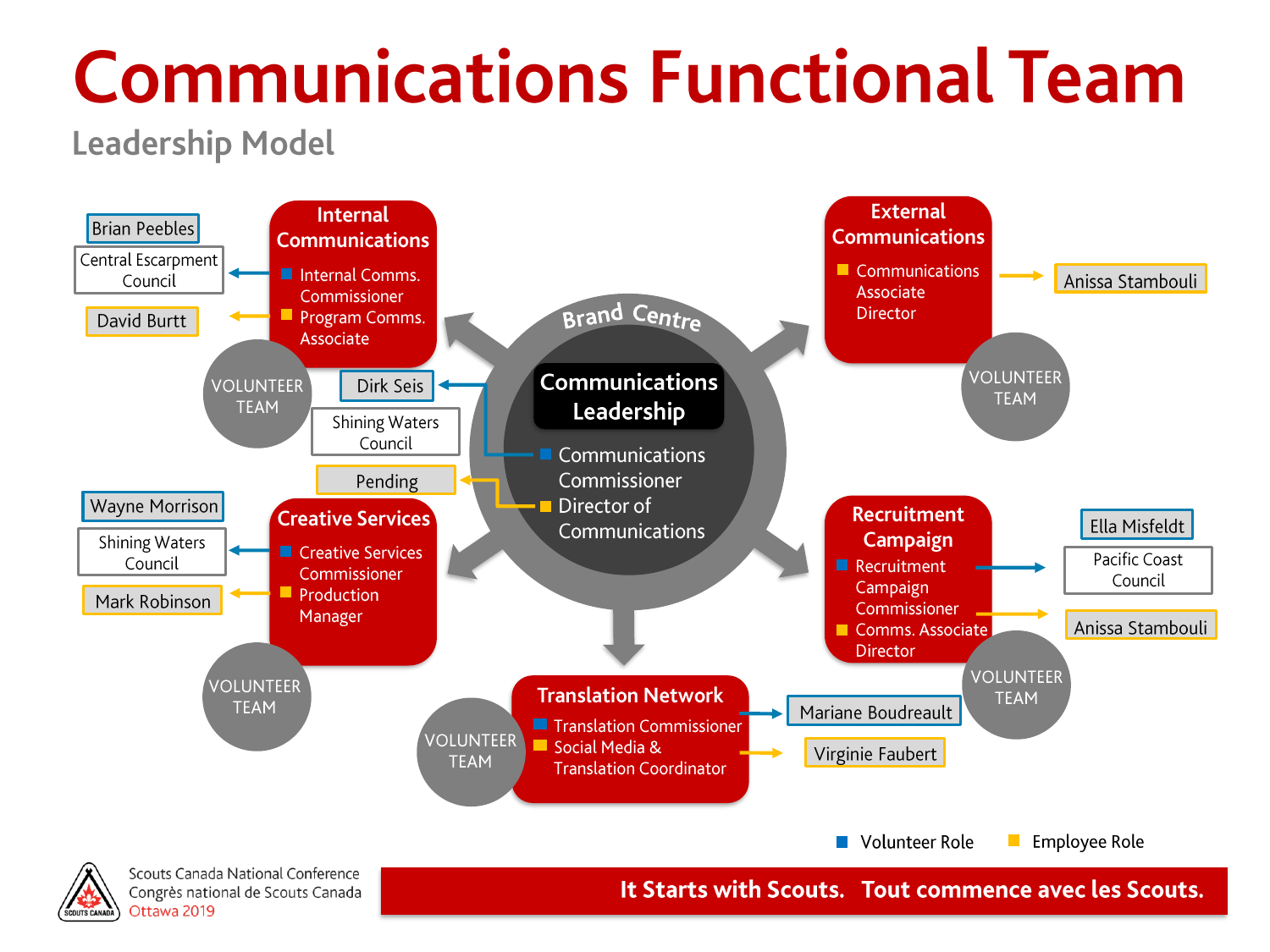### **Internal Communications**

Manage internal communications processes, frameworks, standards, tools, and subject matter expertise; including e-communications, printed material and digital properties.



**YSP Mentorship Opportunities:** 

- Social Media Moderators
- Storytellers



Scouts Canada National Conference Congrès national de Scouts Canada Ottawa 2019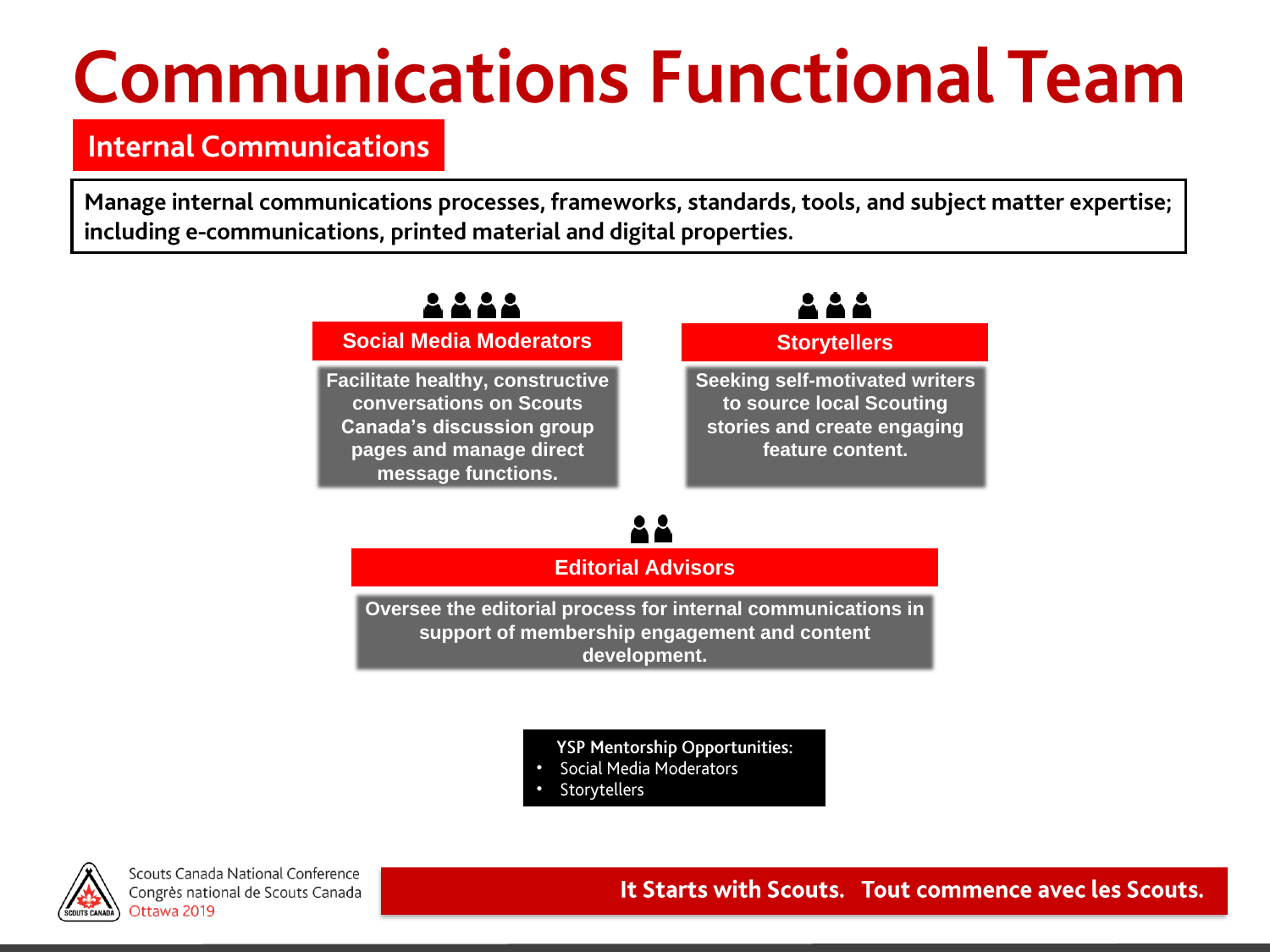### **Internal Communications**

Our volunteer subject matter experts:

| <b>POSITION</b>          | <b>FIRST NAME</b> | <b>LAST NAME</b> | <b>COUNCIL</b>               |
|--------------------------|-------------------|------------------|------------------------------|
| <b>Editorial Advisor</b> | Robin             | Sutherland       | Cascadia Council             |
| Storyteller              | Angelina          | Albert           | <b>Tri-Shores Council</b>    |
| Storyteller              | Laura             | <b>Flett</b>     | Northern Lights Council      |
| <b>SM Moderator</b>      | Ashley            | Guay             | <b>Battlefields Council</b>  |
| <b>SM Moderator</b>      | Eric              | Durham           | Central Escarpment           |
| <b>SM Moderator</b>      | Colin             | Williston        | Chinook Council              |
| <b>SM Moderator</b>      | Shelly            | Ward             | <b>New Brunswick Council</b> |
| <b>SM Moderator</b>      | oe                | Vautour          | Voyageur Council             |

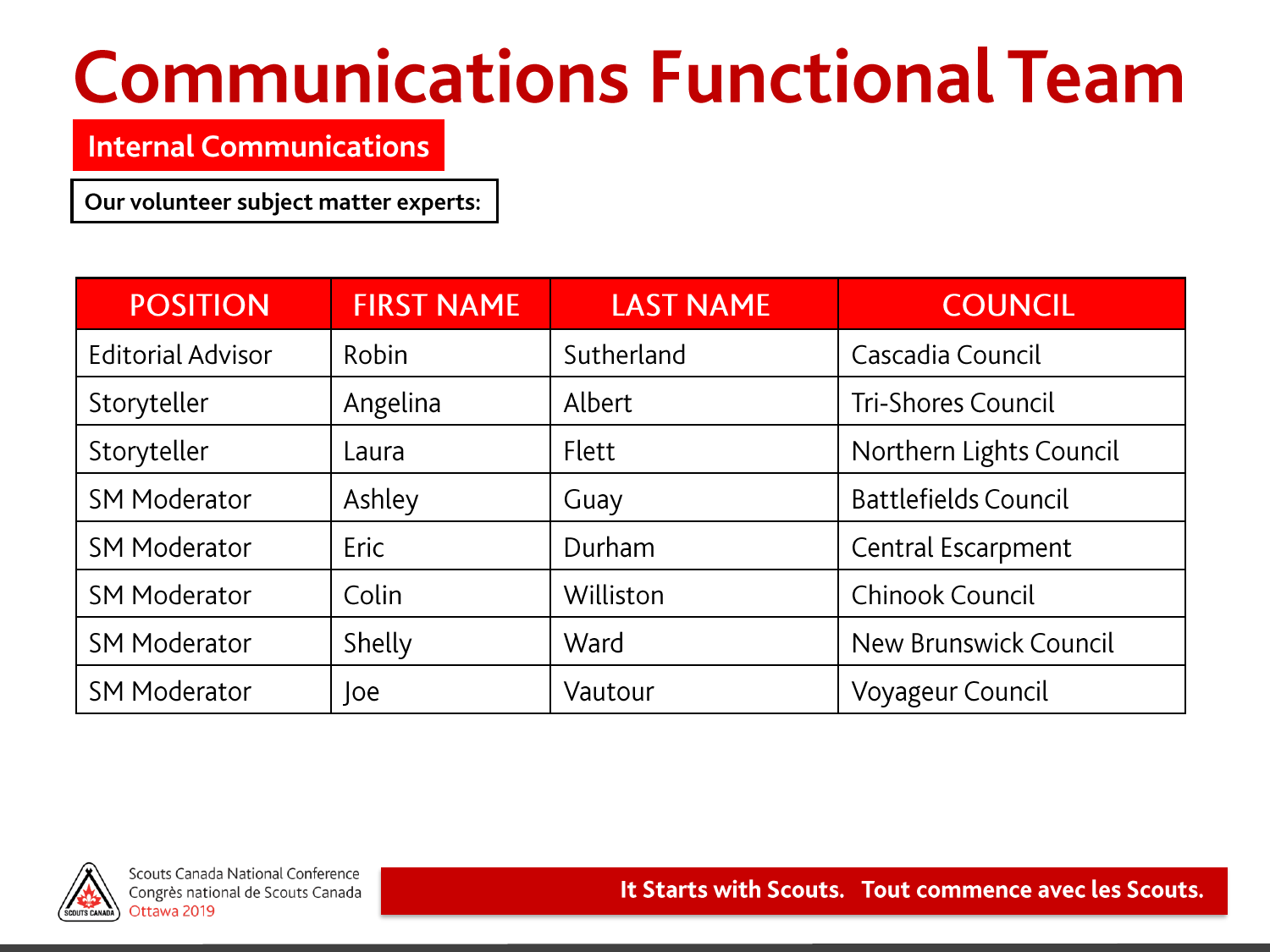#### **External Communications**

Manage external communications processes, frameworks, standards, tools, and subject matter expertise; including contractors, external partnership relationships, and social media properties.



YSP Mentorship Opportunities for each role.

**Outside of Mandate Scope:** 

Managing local social media pages



Scouts Canada National Conference Congrès national de Scouts Canada Ottawa 2019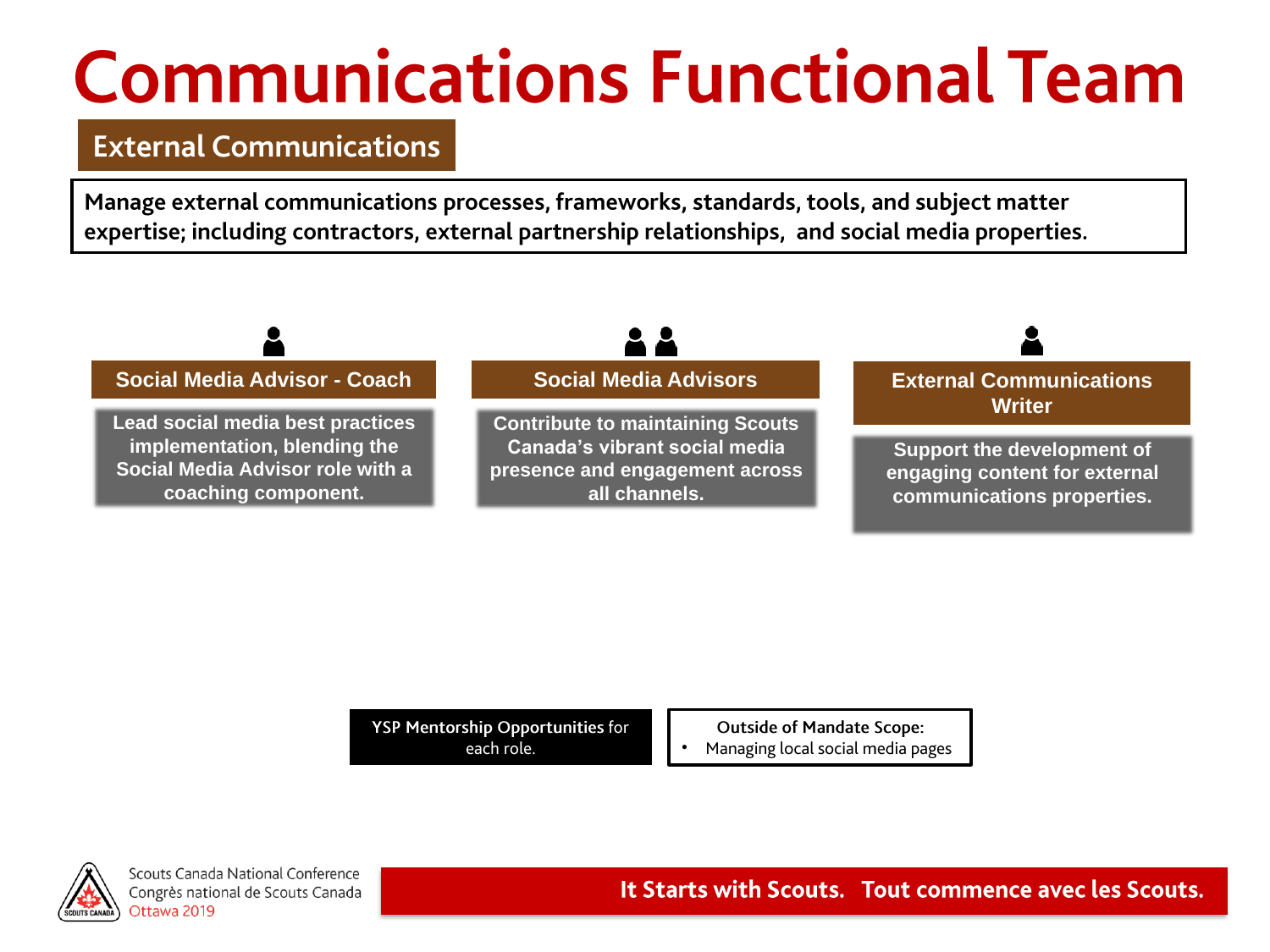#### **External Communications**

Our volunteer subject matter experts:

| <b>POSITION</b>                      | <b>FIRST NAME</b> | <b>LAST NAME</b> | <b>COUNCIL</b>                |
|--------------------------------------|-------------------|------------------|-------------------------------|
| Social Media<br><b>Advisor</b>       | Amaka             | Unamba           | N/A                           |
| Social Media<br><b>Advisor</b>       | <b>Nicole</b>     | Lam              | <b>Pacific Coast Council</b>  |
| Social Media<br>Advisor - Coach      | Ken               | <b>Broad</b>     | Central Escarpment<br>Council |
| External<br>Communications<br>Writer | <b>Kristin</b>    | <b>Baldwin</b>   | N/A                           |



Scouts Canada National Conference Congrès national de Scouts Canada Ottawa 2019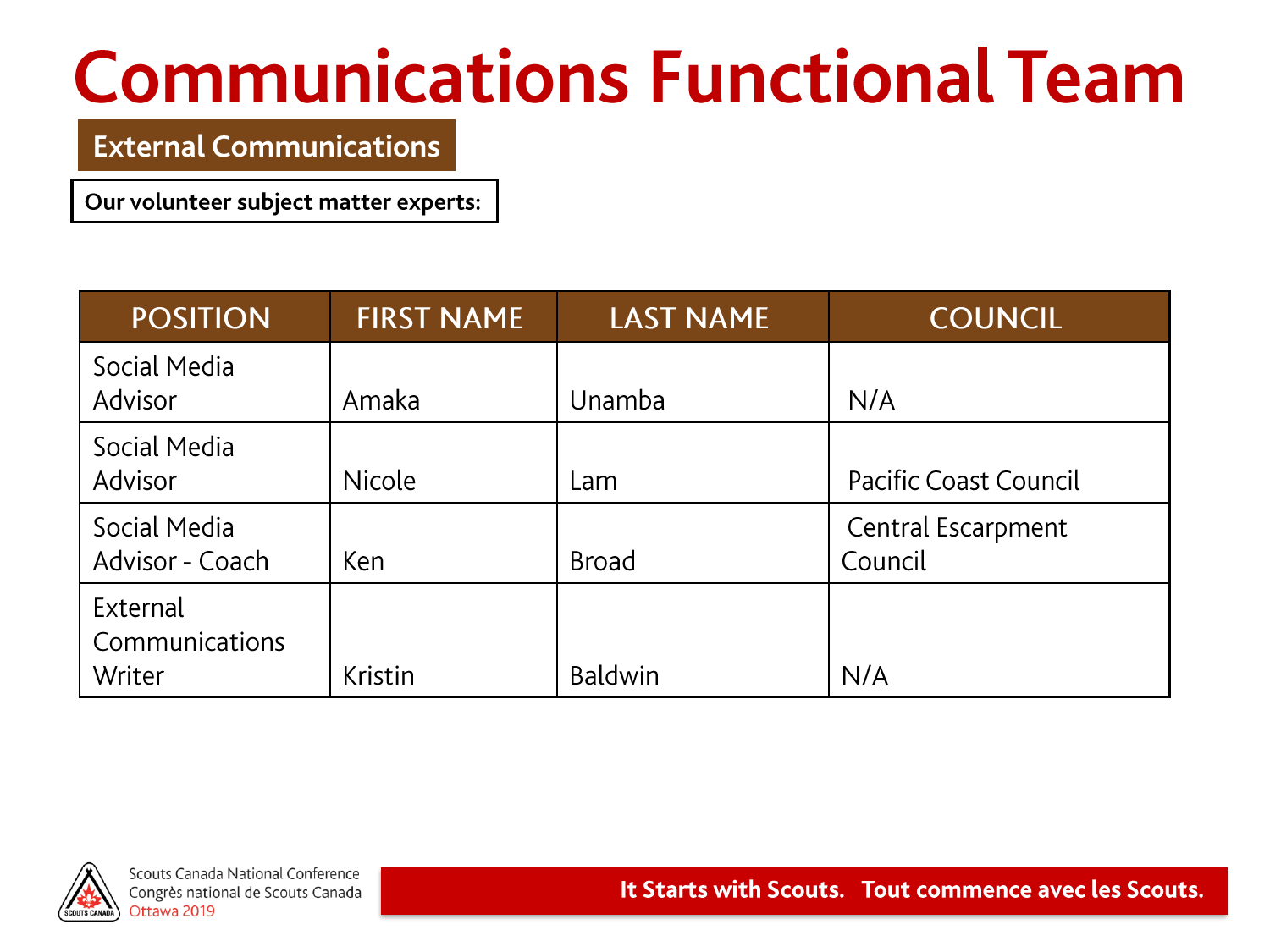### **Creative Services**

Manage the processes, frameworks, standards, tools, assets and scheduling for printing production, video production, photography/videography and e-communications.





Scouts Canada National Conference Congrès national de Scouts Canada Ottawa 2019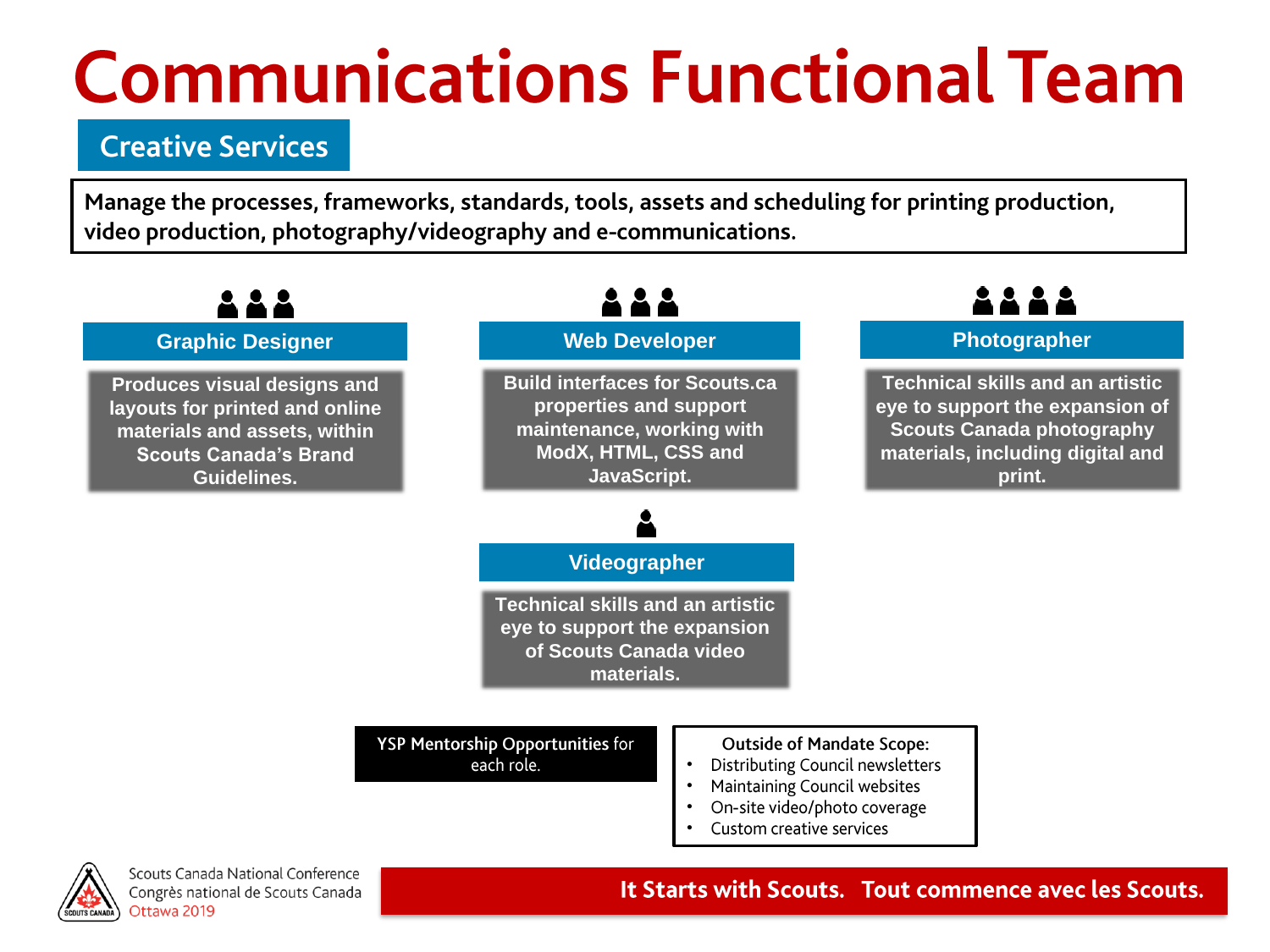### **Creative Services**

#### Our volunteer subject matter experts:

| <b>POSITION</b>  | <b>FIRST NAME</b> | <b>LAST NAME</b>         | <b>COUNCIL</b>                 |
|------------------|-------------------|--------------------------|--------------------------------|
| Graphic Designer | Beth              | Leonienco-Burke          | <b>Shining Waters Council</b>  |
| Graphic Designer | Rubene            | De Sousa                 | <b>Greater Toronto Council</b> |
| Graphic Designer | Tim               | Fountain                 | Chinook Council                |
| Web Developer    | Ken               | Elisseou                 | New Brunswick Council          |
| Web Developer    | Bill              | Skinner                  | <b>Shining Waters Council</b>  |
| Web Developer    | <b>Brandon</b>    | Scott                    | <b>Tri-Shores Council</b>      |
| Photographer     | lan               | McCausland               | Manitoba Council               |
| Web Developer    | Jose              | Gabriel Espinoza Navarro | Chinook Council                |
| Photographer     | Jon               | Smith                    | <b>Shining Waters Council</b>  |
| Videographer     | Janine            | Harris                   | <b>Shining Waters Council</b>  |
| Videographer     | Kevin             | Dunn                     | <b>Greater Toronto Council</b> |
| YSP-Videographer | Ewan              | Sloan                    | Pacific Coast Council          |

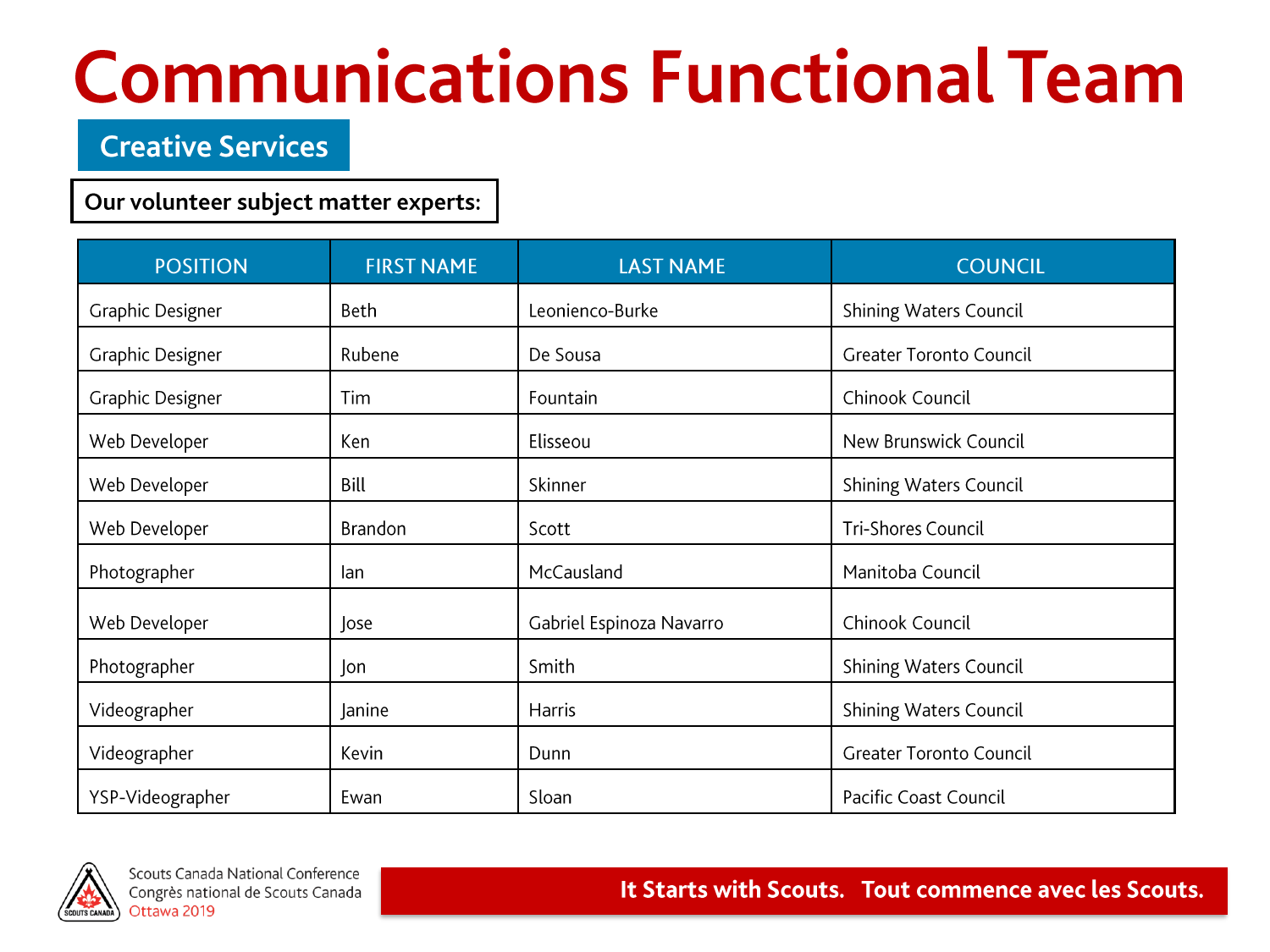### **Recruitment Campaign**

Manage the processes, frameworks, tools, standards, relationships and identification for organic influencers, geo-targeting campaign support and local recruitment insight.

#### **Translation Network**

Manage translation of Scouts Canada communications properties including identification, processes, frameworks, standards and subject matter expertise.

**Recruitment Support Advisor**

**Support the strengthening of Scouts Canada's recruitment marketing approach by implementing strategy.**



**Contribute to Scouts Canada's membership expansion through language translation support.**



#### **French Translation Coordinator**

**Support Scouts Canada's bilingual French/English translation needs for digital and print properties.**

#### **Outside of Mandate Scope:**

Directly supporting Group or • Council recruitment or marketing campaigns

#### **Outside of Mandate Scope:**

• Translating content related to the NK3, Board of Governors or Scouts Canada's Standards, Policies and Procedures